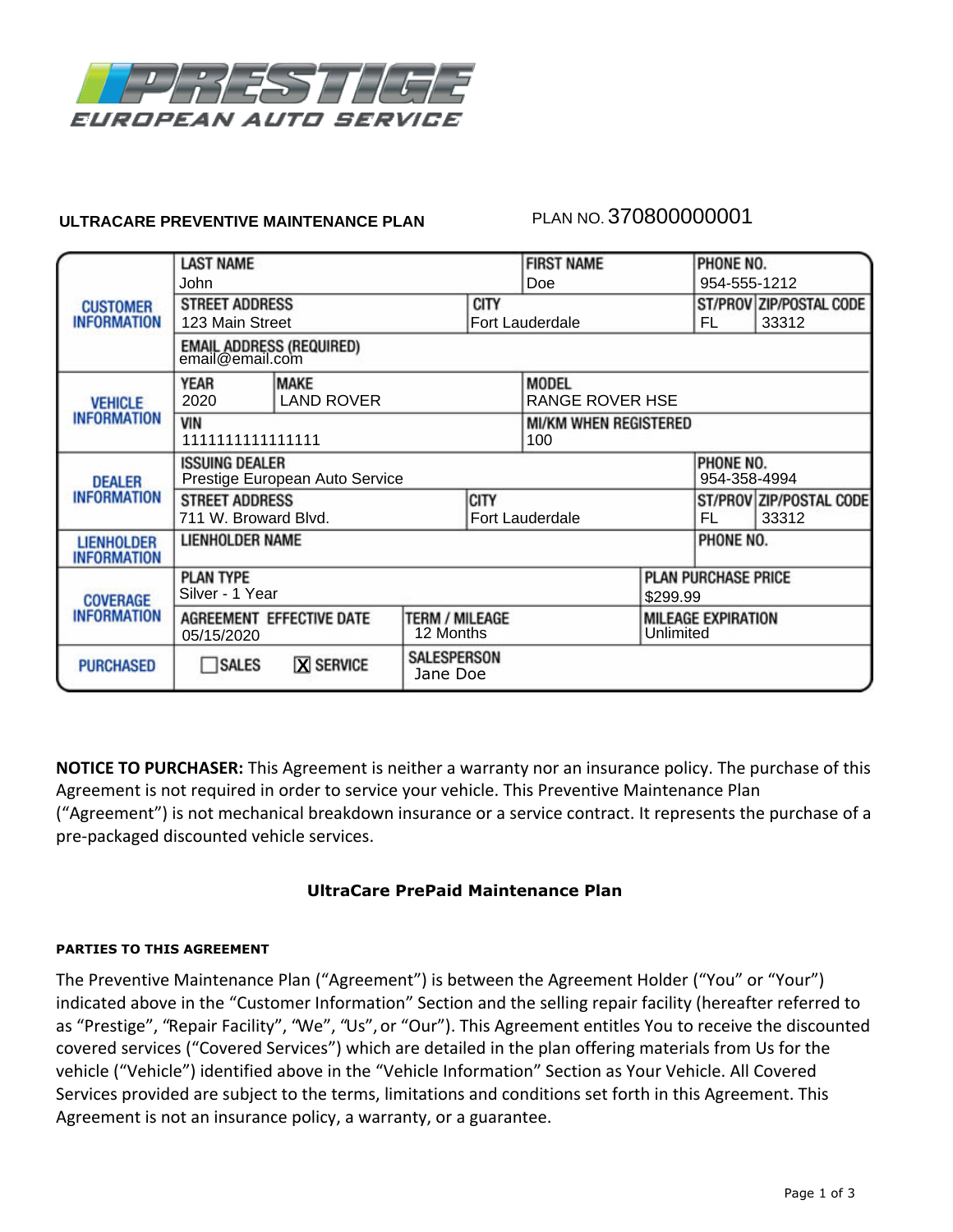#### **SERVICE(S) REDEMPTION PERIOD**

This Agreement begins on the Agreement Effective Date indicated above in the "Coverage Information" Section. The Agreement terminates on the earlier of (i) exceeding the Term/Mileage limit indicated above in the " Coverage Information " Section, (ii) the cancellation of this Agreement in accordance with the cancellation terms outlined below or (iii) receipt of all Services offered.

### **PLAN SERVICES AND LIMITATIONS**

- a. The selling repair facility will service Your Vehicle as specified within this plan.
- b. The coverage You selected is indicated above as the Plan Type and Coverage in the "Coverage Information" Section.
- c. Covered Services will be provided only to the Vehicle indicated above and only if You own or lease it at the time the Covered Services are provided.
- d. The Covered Services will be provided at the service intervals shown on this Plan. Once You have received all Covered Services, You are not entitled to receive additional services. Unredeemed Services expire if not used within the mileage and time term of this Agreement. If You do not have the Covered Services performed or are late in having them performed, You will not be entitled to any refund or services after this Agreement terminates.
- e. Only Covered Services specifically stated in the Plan are provided under this Agreement. Any other services or repairs that may be recommended by the manufacturer, suggested by the servicing repair facility or revealed by an inspection covered by the Plan are Your responsibility and must be paid for by You separately.
- f. Covered Services will be provided by Your selling repair facility during normal business hours. Transportation of Your Vehicle to or from our repair facility is not covered. The Repair facility will not provide the services in any location other than in the Repair facility's service department.
- g. Covered Services will not be provided if Your Vehicle's odometer has been altered or disconnected or is inoperable, or if the actual mileage of Your Vehicle cannot be documented.

### **HOW TO REDEEM COVERED SERVICES**

- a. Contact the service department of Your selling Repair facility to schedule an appointment and take Your Vehicle to the service department as scheduled.
- b. At the time of service notify the service representative that you are redeeming your UltraCare Preventive Maintenance Plan Services. The service representative will verify the remaining service and perform the service when eligible.
- c. You must redeem Your services at the selling Repair facility

#### **CANCELLATION OF THIS AGREEMENT AND REFUNDS**

#### **CANCELLATION BY PURCHASER**

You may not cancel this Agreement at any time during the Plan term. Under some circumstances Prestige European Auto Service may elect to refund the unused portion of your plan on a case by case basis.